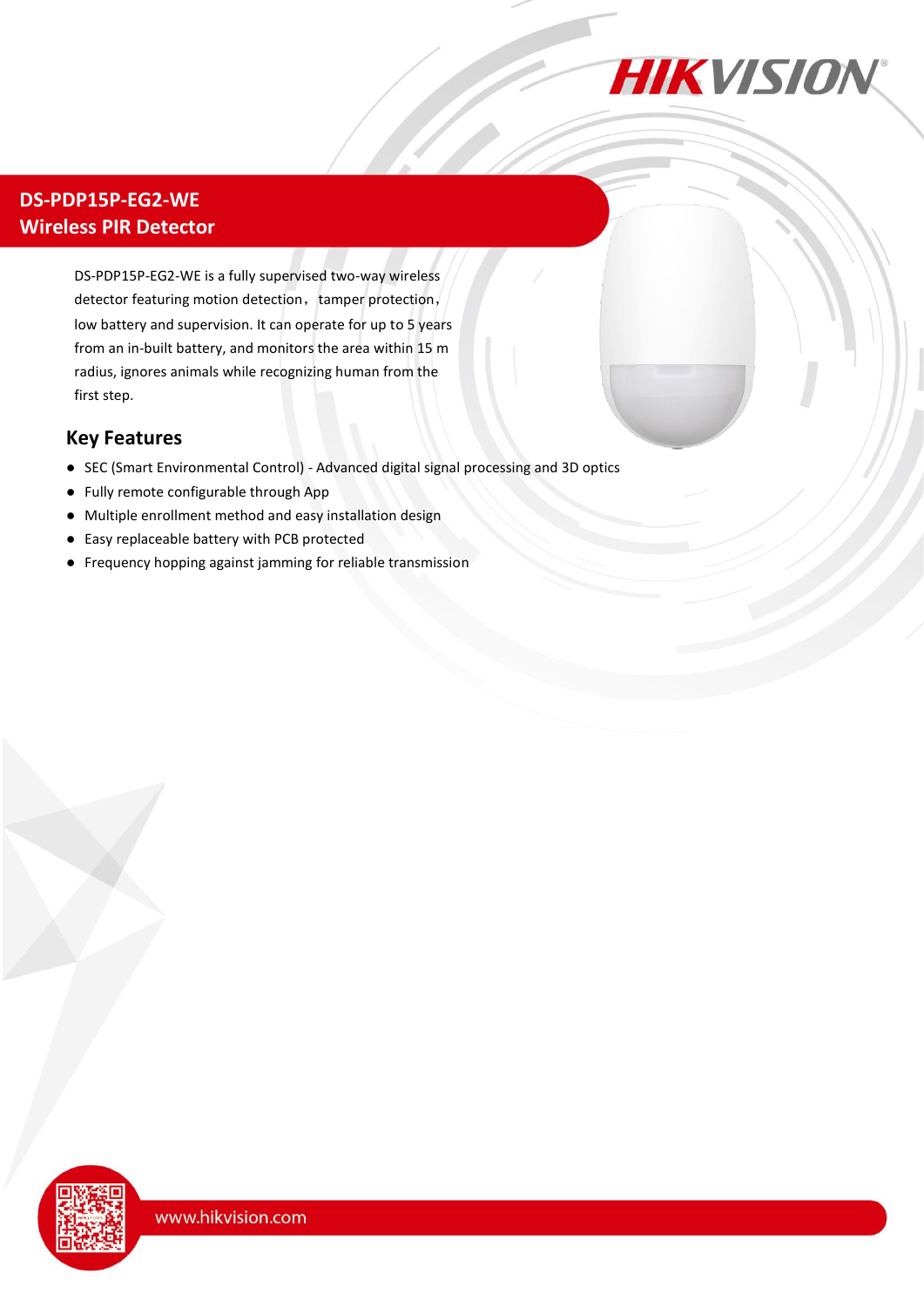

# **Lens Diagram**



### **Available Model**

DS-PDP15P-EG2-WE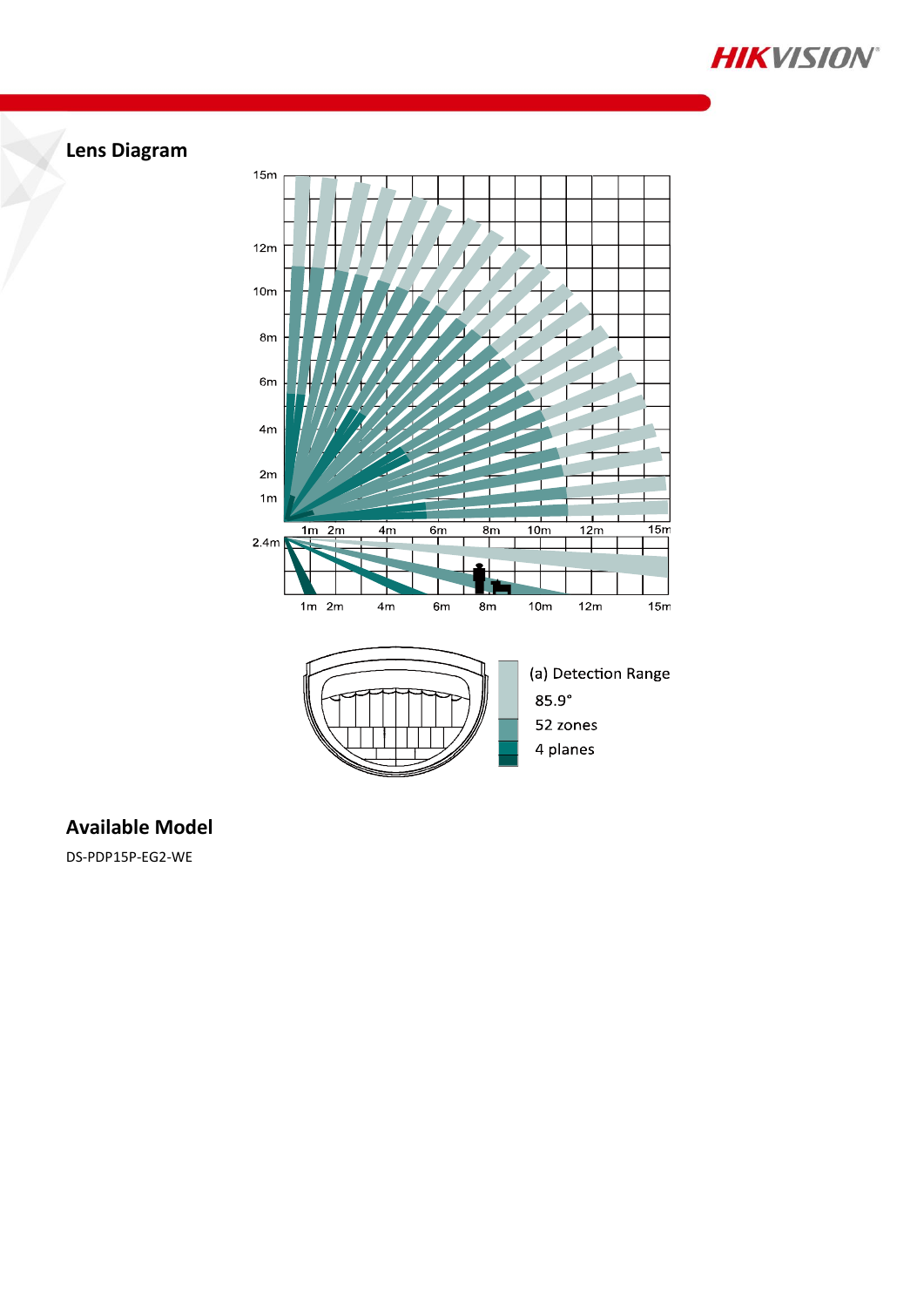

## **Specification**

#### **DS-PDP15P-EG2-WE**

| <b>Technical characteristics</b>        | Detection range                     | 15 <sub>m</sub>                             |
|-----------------------------------------|-------------------------------------|---------------------------------------------|
|                                         | Coverage angle                      | $85.9^\circ$                                |
|                                         | Detection speed                     | $0.3$ to 2 m/s                              |
|                                         | Auto sensitivity                    | Supported                                   |
|                                         | Pet immunity                        | Up to 30Kg                                  |
|                                         | Digital temperature compensation    | Supported                                   |
|                                         | Technology                          | Digital microprocessor based                |
|                                         | Sealed optics                       | Supported                                   |
|                                         | Creep zone protection               | Supported                                   |
|                                         | Direct light filter                 | 6500 lux                                    |
|                                         | Tamper protection                   | Front & Back                                |
|                                         | LED indicator                       | Alarm (blue)                                |
|                                         | <b>Encapsulated PCB</b>             | Supported                                   |
| Wireless technical<br>characteristics   | Wireless technology                 | Tri-X Wireless Technology                   |
|                                         | Environment temperature Indicator   | Supported                                   |
|                                         | 2-way wireless communication        | Supported                                   |
|                                         | <b>Transmission frequency</b>       | 868 MHz                                     |
|                                         | Frequency hopping                   | Multichannel transmission                   |
|                                         | Transmission encryption             | AES-128 encryption                          |
|                                         | Signal strength indicators          | Supported                                   |
|                                         | RF range                            | 1600m (open area)                           |
|                                         | Enrolling methods                   | Power up, Remote ID, QR code                |
| <b>Electrical and battery</b>           | Battery                             | CR123A x 1 (included)                       |
|                                         | Standard battery life               | 5 years                                     |
| Environmental and operating<br>features | Operating temperature               | -10 °C to 55 °C (14 °F to 131 °F)           |
|                                         | Storage temperature                 | -20 °C to 60 °C (-4 °F to 140 °F)           |
|                                         | Operating humidity                  | 10% to 90%                                  |
|                                         | Dimension ( $W \times H \times D$ ) | 65.5 mm (2.58 ") × 103mm (4.06 ") × 48.5 mm |
|                                         |                                     | (1.91")                                     |
|                                         | Weight                              | 128g (4.5 oz)                               |
| Mounting                                | <b>Bracket</b>                      | Optional wall & ceiling accessory           |
|                                         | Installation height                 | 1.8 m to 2.4 m                              |